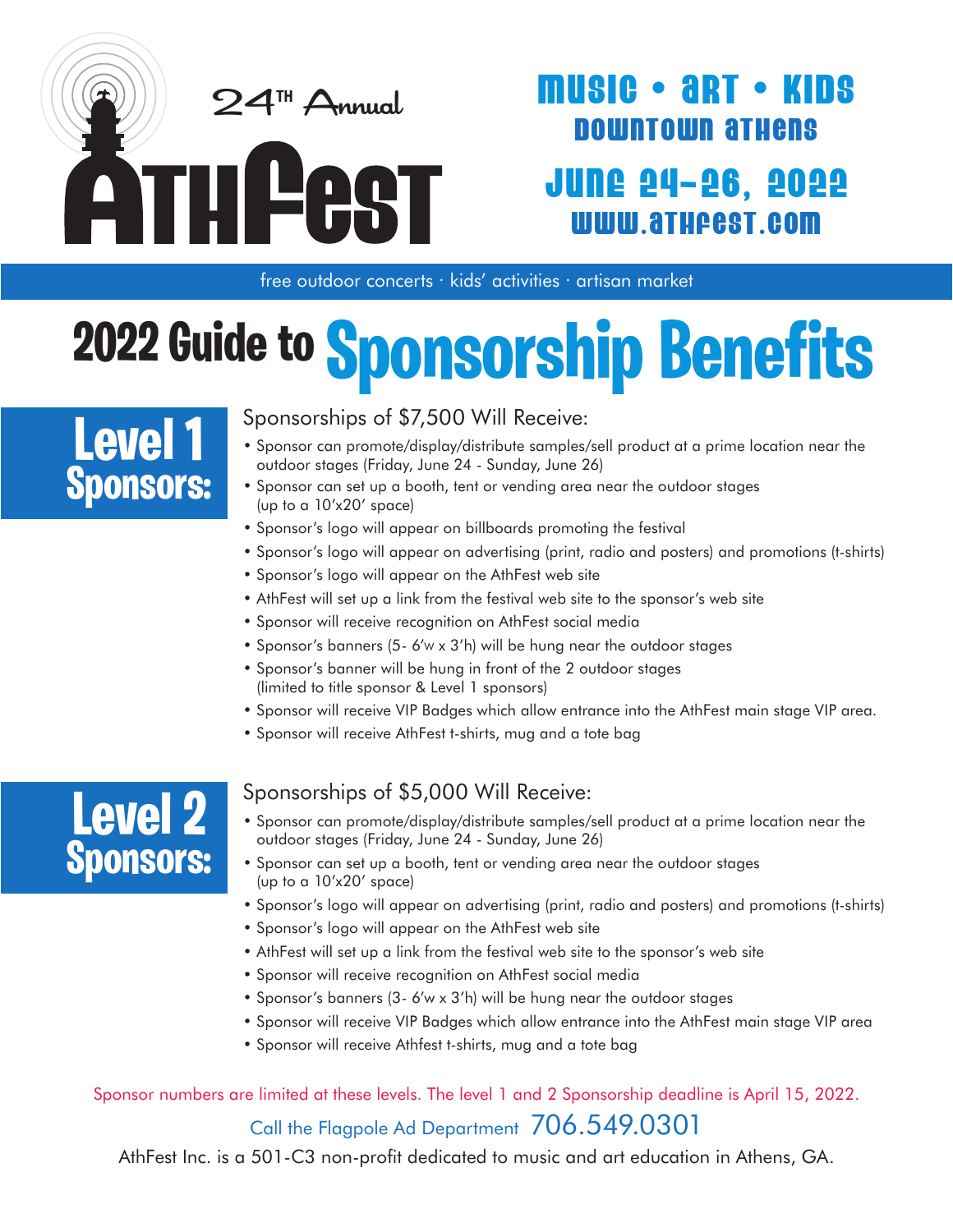

## **IUSIC • ART •** DOWNTOWN ATHeNS JUNE 24–26, 2O22 WWW.ATHFeST.COM

free outdoor concerts · kids' activities · artisan market

## (continued) **2022 Guide to Sponsorship Benefi**



#### Sponsorships of \$2,500 Will Receive:

- Sponsor can promote/display/distribute samples/sell product at a prime location near the outdoor stages (Friday, June 24 - Sunday, June 26)
- Sponsor can set up a booth, tent or vending area near the outdoor stages (up to a 10'x10' space)
- Sponsor's logo will appear on advertising (print and posters) and promotions (t-shirts)
- Sponsor's logo will appear on the AthFest web site
- AthFest will set up a link from the festival web site to the sponsor's web site
- Sponsor's banners (2- 6'w x 3'h) will be hung in the outdoor festival area
- Sponsor will receive recognition on AthFest social media
- Sponsor will receive VIP Badges which allow entrance into the AthFest main stage VIP area.
- Sponsor will receive AthFest t-shirts, mug and a tote bag



#### Sponsorships of \$1,500 Will Receive:

- Sponsor's logo will appear on advertising (print and posters) and promotions (t-shirts)
- Sponsor's logo will appear on the AthFest web site
- AthFest will set up a link from the festival web site to the sponsor's web site
- Sponsor's banner (1- 6'w x 3'h) will be hung in the outdoor festival area
- Sponsor will receive VIP Badges which allow entrance into the AthFest main stage VIP area.
- Sponsor will receive AthFest t-shirts, mug and a tote bag



#### Sponsorships of \$1,000 Will Receive:

- Sponsor's logo will appear on promotions (t-shirts)
- Sponsor's logo will appear on the AthFest web site
- AthFest will set up a link from the festival web site to the sponsor's web site
- Sponsor's banner (1- 6'w x 3'h) will be hung in the outdoor festival area
- Sponsor will receive VIP Badges which allow entrance into the AthFest main stage VIP area.
- Sponsor will receive AthFest t-shirts, mug and a tote bag

#### Call the Flagpole Ad Department 706.549.0301

AthFest Inc. is a 501-C3 non-profit dedicated to music and art education in Athens, GA.